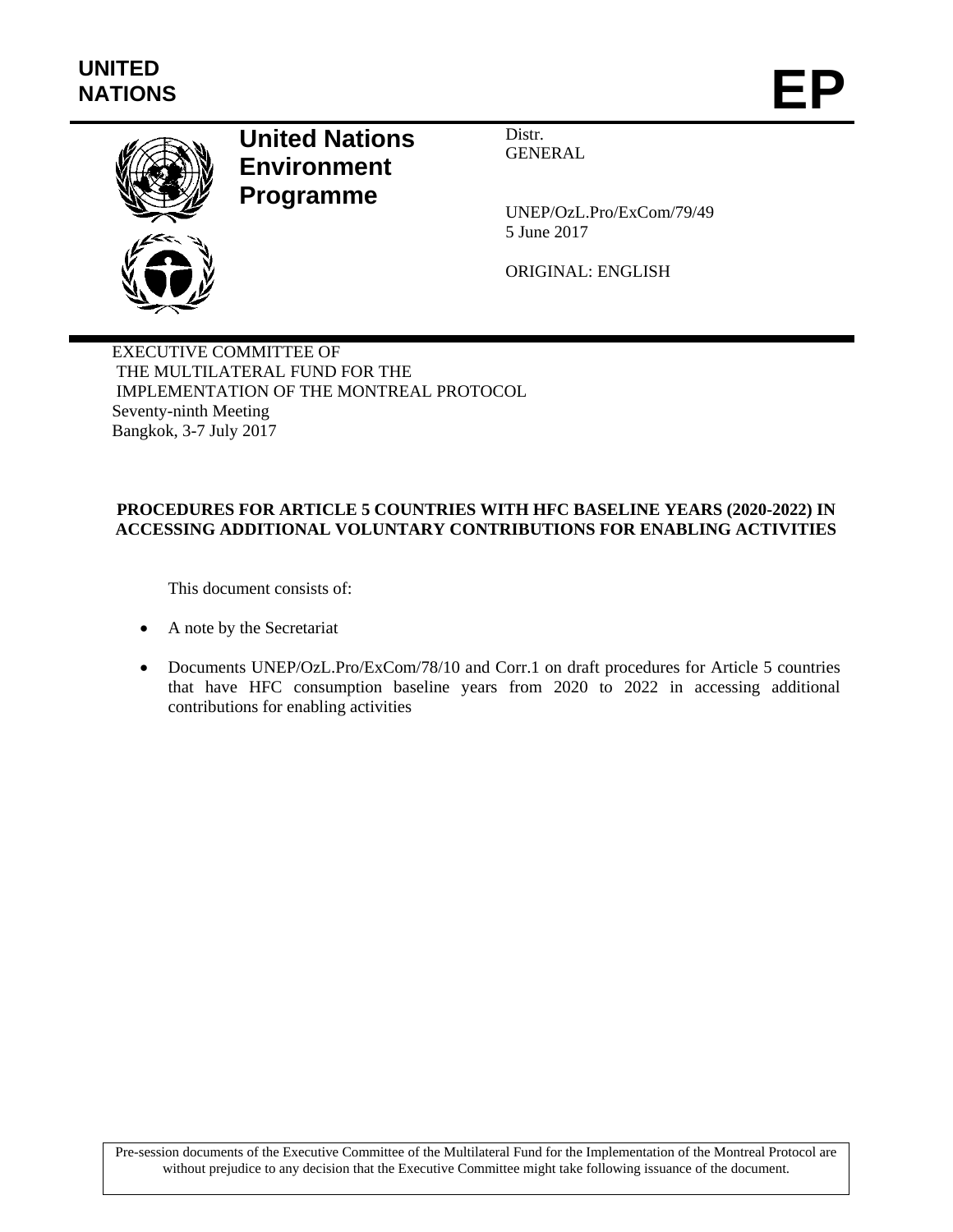### **Note from the Secretariat**

### **Background**

1. At the  $78<sup>th</sup>$  meeting, pursuant to decision  $77/59(d)(iii)$ , the Secretariat presented a document describing possible procedures and funding modalities for enabling activities to be implemented in eligible Article 5 countries to facilitate fast-start actions for the implementation of the Kigali Amendment. $1$ 

# Summary of the discussion at the  $78<sup>th</sup>$  meeting<sup>2</sup>

2. Following the presentation of the document, several members raised the importance of not differentiating between Article 5 group 1 countries and Article 5 group 2 countries with respect to funding, and therefore making funds available to all countries.

3. It was observed that, while Article 5 countries may be required to declare their intention to ratify the Kigali Amendment as a requirement for funding, each country had the responsibility to decide on their own priorities among the suggested enabling activities. It was also pointed out that for countries which had the political will to ratify the Kigali Amendment and were about to launch the procedures required to do so, and for countries which were in the process of acceding to the European Union, supporting enabling activities was crucial.

4. Mention was made on how to distribute the voluntary contributions to fund all the proposed fast-start activities as the current proposal might skew funding in favour of activities that could be funded from the next replenishment exercise, and some countries that wished to carry out early action to address HFCs might miss opportunities for funding.

5. Several activities to be funded from the voluntary contributions were suggested including: pilot and demonstration projects that would yield valuable information on incremental capital and operating costs and a demonstration project on the conversion of HFC-23 by-product; the energy efficiency of the different alternatives, training and capacity building needs; and assessments of the needs of each country to move national processes forward for ratification of the Kigali Amendment. However, another option for distributing the voluntary funding would be to prioritize those countries that were prepared to move forward quickly.

6. It was pointed out that bilateral and implementing agencies would need to include, in their "special" business plans, requests for funding for enabling activities presented by Article 5 countries.

7. After further discussion, it was not possible to reach consensus on all of the elements discussed and the Executive Committee agreed to defer further consideration of the matter to the 79<sup>th</sup> meeting.

### **Resubmission of documents UNEP/OzL.Pro/ExCom/78/10 and Corr.1**

8. Documents UNEP/OzL.Pro/ExCom/78/10 and Corr.1 are attached as originally submitted to the  $78<sup>th</sup>$  meeting.

l

<sup>1</sup> UNEP/OzL.Pro/ExCom/78/10 and Corr.1.

<sup>&</sup>lt;sup>2</sup> The full text of the discussions is contained in paragraphs 125 to 133 of document UNEP/OzL.Pro/ExCom/78/11.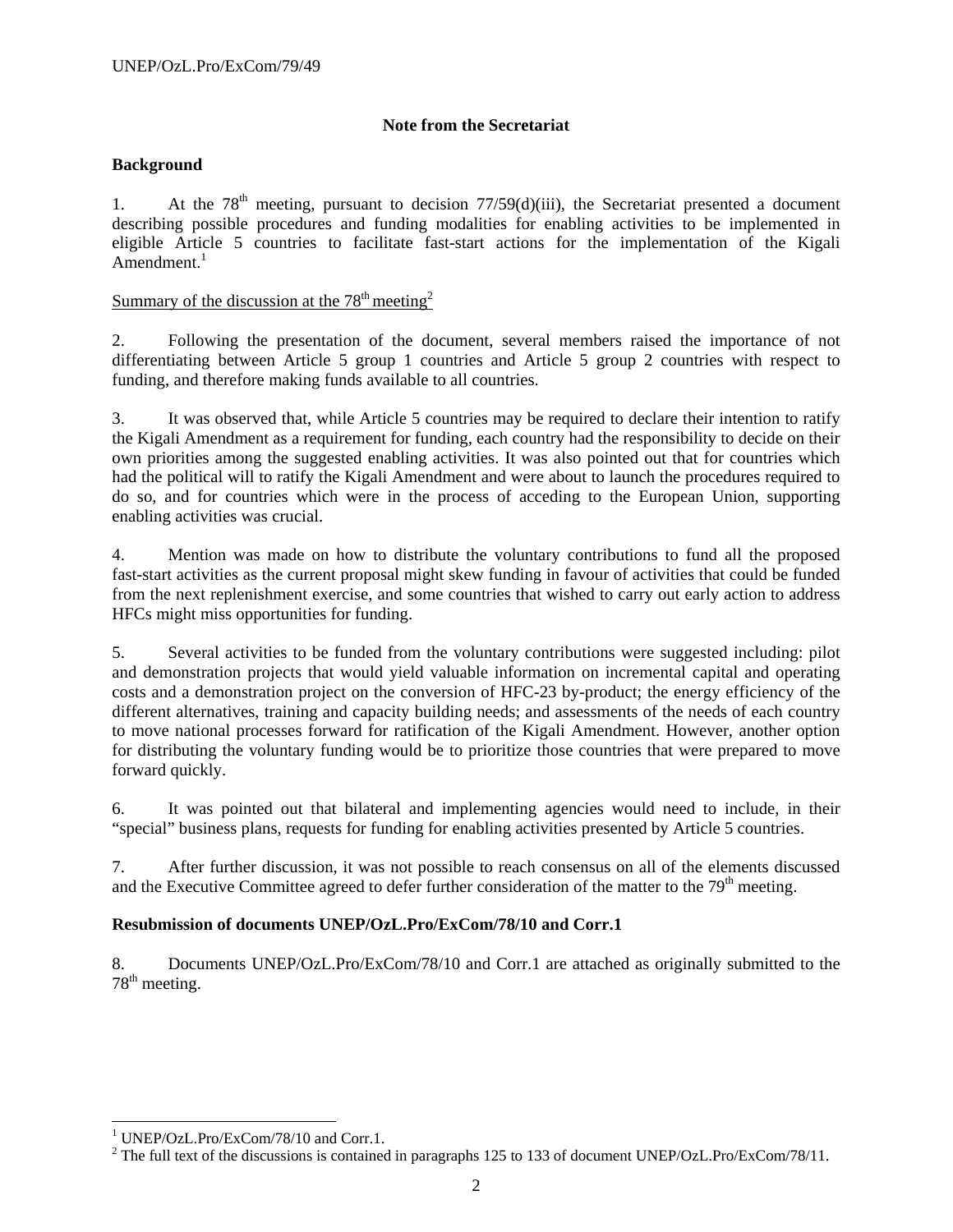

# **United Nations Environment Programme**

Distr. GENERAL

UNEP/OzL.Pro/ExCom/78/10/Corr.1 3 April 2017

ORIGINAL: ENGLISH

EXECUTIVE COMMITTEE OF THE MULTILATERAL FUND FOR THE IMPLEMENTATION OF THE MONTREAL PROTOCOL Seventy-eighth Meeting Montreal, 4-7 April 2017

### **Corrigendum**

### **DRAFT PROCEDURES FOR ARTICLE 5 COUNTRIES THAT HAVE HFC CONSUMPTION BASELINE YEARSFROM 2020 TO 2022 IN ACCESSING ADDITIONAL CONTRIBUTIONS FOR ENABLING ACTIVITIES**

This document is being issued to:

- In Table 1, **replace** 17 **with** 16under column "Number of countries" and 3,613,350 **with** 3,400,800 under column "Total" in row ">90.0 < 1,150."
- In Table 1, **replace** 18,377,400 **with** 18,164,850 in row "Total" and in paragraph 13.
- **Replace** US \$8,622,600 **with** US \$8,835,150 in paragraphs 13 and 16.

Pre-session documents of the Executive Committee of the Multilateral Fund for the Implementation of the Montreal Protocol are without prejudice to any decision that the Executive Committee might take following issuance of the document.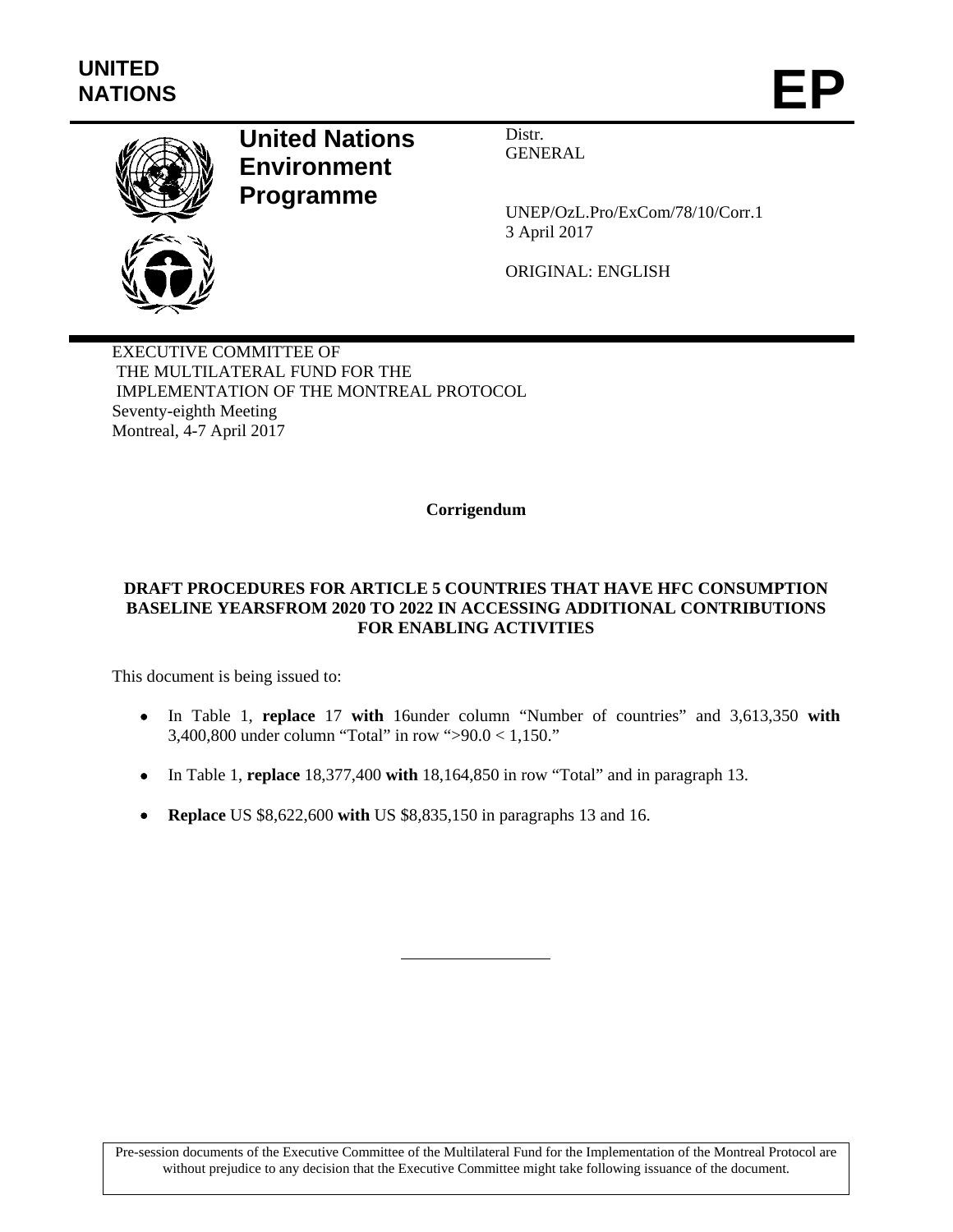

# **United Nations Environment Programme**

Distr. GENERAL

UNEP/OzL.Pro/ExCom/78/10 6 March 2017

ORIGINAL: ENGLISH

EXECUTIVE COMMITTEE OF THE MULTILATERAL FUND FOR THE IMPLEMENTATION OF THE MONTREAL PROTOCOL Seventy-eighth Meeting Montreal, 4-7 April 2017

# **DRAFT PROCEDURES FOR ARTICLE 5 COUNTRIES THAT HAVE HFC CONSUMPTION BASELINE YEARS FROM 2020 TO 2022 IN ACCESSING ADDITIONAL CONTRIBUTIONS FOR ENABLING ACTIVITIES**

### **Background**

l

1. In the context of agenda item 10 on Issues relevant to the Executive Committee arising from the Twenty-eighth Meeting of the Parties to the Montreal Protocol of the  $77<sup>th</sup>$  meeting,<sup>3</sup> the Executive Committee discussed a note from the Secretariat aimed at seeking guidance from the Executive Committee on a way forward to address decision XXVIII/2. The Executive Committee also discussed how to deal with the additional voluntary contributions from a group of donor countries intended to finance activities for the implementation of the HFC phase-down.

2. Further to a discussion, the Executive Committee, *inter alia,* accepted, with appreciation, the additional contributions announced by a number of non-Article 5 Parties to provide fast-start support for implementation of the Kigali Amendment, and that the additional contributions should be made available for Article 5 countries that had an HFC consumption baseline year between 2020 and  $2022<sup>4</sup>$  and that had formally indicated their intent to ratify the Kigali Amendment and take on early HFC phase-down obligations in order to support their enabling activities, such as capacity building and training in handling HFC alternatives, Article 4B licensing, reporting, and project preparation activities. The Committee also requested the Secretariat to develop a document describing possible procedures for the above-mentioned countries in accessing the additional fast-start contributions for enabling activities (decision 77/59(d)(i),  $(ii)$  and  $(iii)$ ).

3. The Secretariat has developed the present document in response to decision 77/59(d)(iii).

Pre-session documents of the Executive Committee of the Multilateral Fund for the Implementation of the Montreal Protocol are without prejudice to any decision that the Executive Committee might take following issuance of the document.

<sup>3</sup> Montreal, Canada, 28 November – 2 December 2016.

<sup>&</sup>lt;sup>4</sup> These include all Article 5 countries that have received assistance from the Multilateral Fund except for the following countries: Bahrain, India, Islamic Republic of Iran, Iraq, Kuwait, Oman, Pakistan, Qatar, Saudi Arabia, and the United Arab Emirates, noting that the United Arab Emirates has not received any funding from the Multilateral Fund in the past.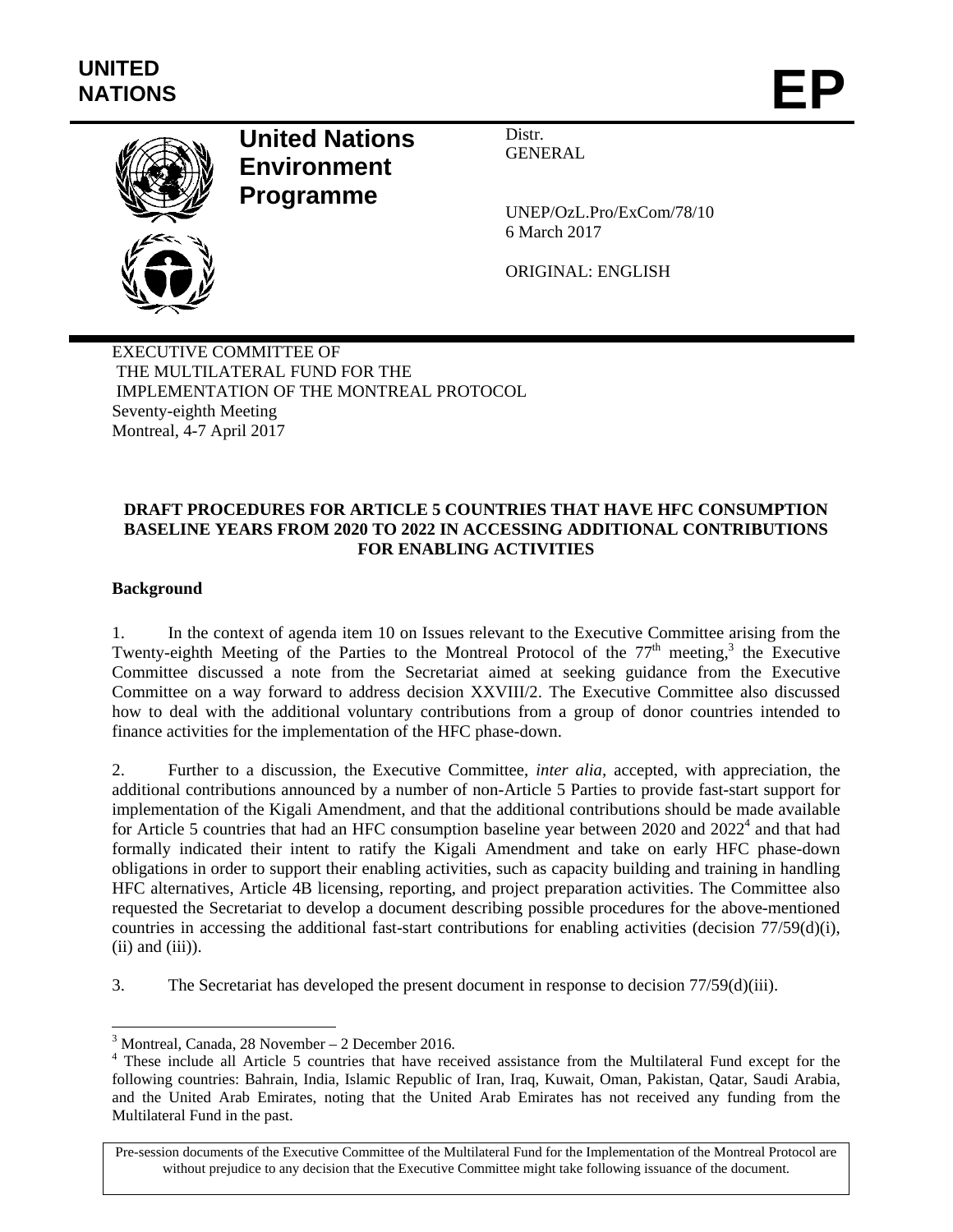### Structure of the document

4. In paragraph 10 of decision XXVIII/2, the Executive Committee was requested to develop, within two years of the adoption of the Kigali Amendment, guidelines for financing the phase-down of HFC consumption and production, and to present those guidelines to the Meeting of the Parties for the Parties' views and inputs before their finalization. Within the cost guidelines, the Parties, *inter alia,* included the following enabling activities to be funded in relation to HFC phase-down:<sup>5</sup> capacity-building and training for the handling of HFC alternatives in the servicing, manufacturing and production sectors; institutional strengthening; Article 4B licensing; reporting; demonstration projects; and development of national strategies.

5. Given the extensive experience available in the Multilateral Fund on the implementation of enabling activities as defined in paragraph 20 of decision XXVIII, a comprehensive discussion of the enabling activities is presented in document UNEP/OzL.Pro/ExCom/78/6.

6. This document describes possible funding modalities for enabling activities to be implemented in Article 5 countries that have HFC consumption baseline years from 2020 to 2022; briefly presents the enabling activities that may facilitate fast-start actions for the implementation of the Kigali Amendment; presents the requirements for submission of funding requests for enabling activities; proposes other enabling activities related to the production sector and demonstration projects for alternatives to HFCs; and presents a recommendation.

# **Proposed funding modalities**

7. For proposing funding modalities for the distribution of the additional contributions of the US \$27 million by a group of donor countries, the Secretariat assessed recent experiences under the Multilateral Fund for allocating funding following the principle of equity across Article 5 countries and bilateral and implementing agencies.

8. At the  $55<sup>th</sup>$  meeting (July 2008), bilateral and implementing agencies submitted requests for the preparation of HCFC phase-out management plans (HPMP) for 105 Article 5 countries, at a level of funding ranging from US \$75,000 to over US \$1 million.<sup>6</sup> In order to achieve equity across Article 5 countries and agencies, the Secretariat adopted the following criteria in reviewing the submissions:

- (a) The level of HCFC consumption was used as a proxy for estimating the cost of preparing HPMPs, which proved to be a good indicator during the phase-out of CFCs;
- (b) Historical cost data was used as a reference for similar activities, as preparation of HPMPs was similar to the preparation of other national strategies (e.g., country programmes, national/sector phase out plans, and terminal phase-out management plans);
- (c) Funding requests were broken down into components, facilitating the assessment of the cost of specific activities; and
- (d) Article 5 countries were grouped according to their levels of HCFC consumption and their uses (i.e., countries with zero consumption; countries with HCFC-22 consumption only, or with HCFCs only used in the refrigeration servicing sector; and countries with HCFC use in both the manufacturing and the refrigeration servicing sectors).

9. Based on the analysis conducted by the Secretariat, funding levels for the preparation of HPMPs (excluding investment projects) were agreed as follows: US \$30,000 for countries with zero consumption

l

<sup>&</sup>lt;sup>5</sup> Paragraph 20 of decision XXVIII/2.

 $6$  UNEP/OzL.Pro/ExCom/55/17. A full detail of the analysis is contained in Annex IV to the document.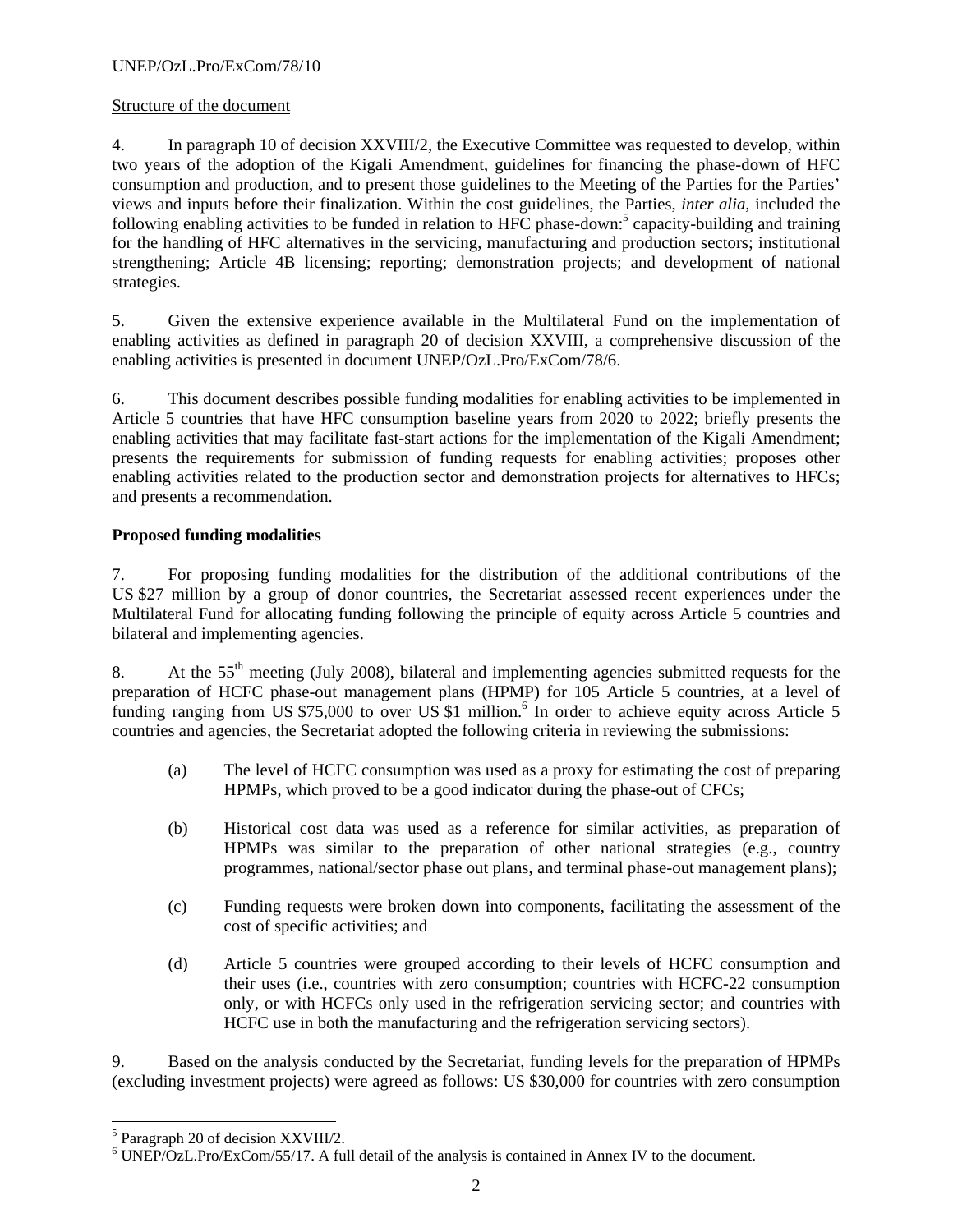of HCFCs; US \$85,000 for countries with mainly HCFC-22 consumption only in the refrigeration servicing sector; US \$150,000 for mid-consuming countries with HCFC consumption in the manufacturing and refrigeration servicing sectors; and US \$195,000 for large-consuming countries with HCFC consumption in the manufacturing and refrigeration servicing sectors.

10. Based on those funding levels, Article 5 countries were able to prepare an HPMP that included a description of ODS regulations including the licensing system; HCFC consumption data by substance and sector, and the estimated baseline for compliance and starting point for aggregate reduction in HCFC consumption, the HCFC overarching strategy for the period 2013 to 2030 and the strategy and phase-out plan for stage I of the HPMP including specific activities.

11. Following a similar approach as mentioned above, the following criteria could be used for the equitable distribution of funds among Article 5 countries that have HFC consumption baseline years from 2020 to 2022 (Article 5 (Group I) countries):

- (a) HCFC baseline as an indicator of the effort needed to initiate activities to ratify the Kigali Amendment, noting that actual HFC baselines will be established only in 2023;
- (b) Historical funding levels as a reference for similar enabling activities; and
- (c) Break down the funding requests into components to facilitate the assessment of the cost of each specific activity.

12. Using HCFC baselines, Table 1 shows the indicative levels of funding for enabling activities in Article 5 (Group I) countries:<sup>7</sup>

| <b>HCFC</b> baseline (ODP tonnes) | <b>Number of countries</b> | Funding (US \$) |              |
|-----------------------------------|----------------------------|-----------------|--------------|
|                                   |                            | Per country*    | <b>Total</b> |
| < 0.4                             |                            | 43,600          | 741,200      |
| >0.4 < 6.0                        | 39                         | 92,650          | 3,613,350    |
| >6.0 < 90.0                       | 61                         | 163,500         | 9,973,500    |
| >90.0 < 1,150                     |                            | 212,550         | 3,613,350    |
| >1.150                            |                            | 218,000         | 436,000      |
| Total                             |                            |                 | 18,377,400   |

**Table 1. Indicative funding levels for enabling activities in Article 5 (Group I) countries** 

(\*) Including 9 per cent agency support costs. For Article 5 countries with consumption below 0.4 ODP tonnes, the funding proposed of US \$40,000 is US \$10,000 higher than that provided for the development of their HPMPs, given the challenges faced by very small-consuming Parties. For Article 5 countries with a consumption baseline above 1,150 ODP tonnes the funding proposed is US \$218,000.

13. Should the Executive Committee consider the funding approach proposed in Table 1, the total funding for those fast-start enabling activities for Article 5 (Group I) countries would be US \$18,377,400, leaving a balance of US \$8,622,600 from the additional contributions that may be used for other enabling activities. The Executive Committee may wish to revise this funding distribution as it feels necessary.

# Potential enabling activities

14. The enabling activities described in paragraph 20 of decision XXVIII/2 are intended for the long-term support to Article 5 countries in implementing their HFC phase-down activities. However, with the additional contributions to the Multilateral Fund from a group of donor countries, the following enabling activities may facilitate fast-start actions for the implementation of the Kigali Amendment by relevant Article 5 (Group I) countries:

 7 Information from Table 5 of document UNEP/OzL.Pro/ExCom/77/70/Rev.1.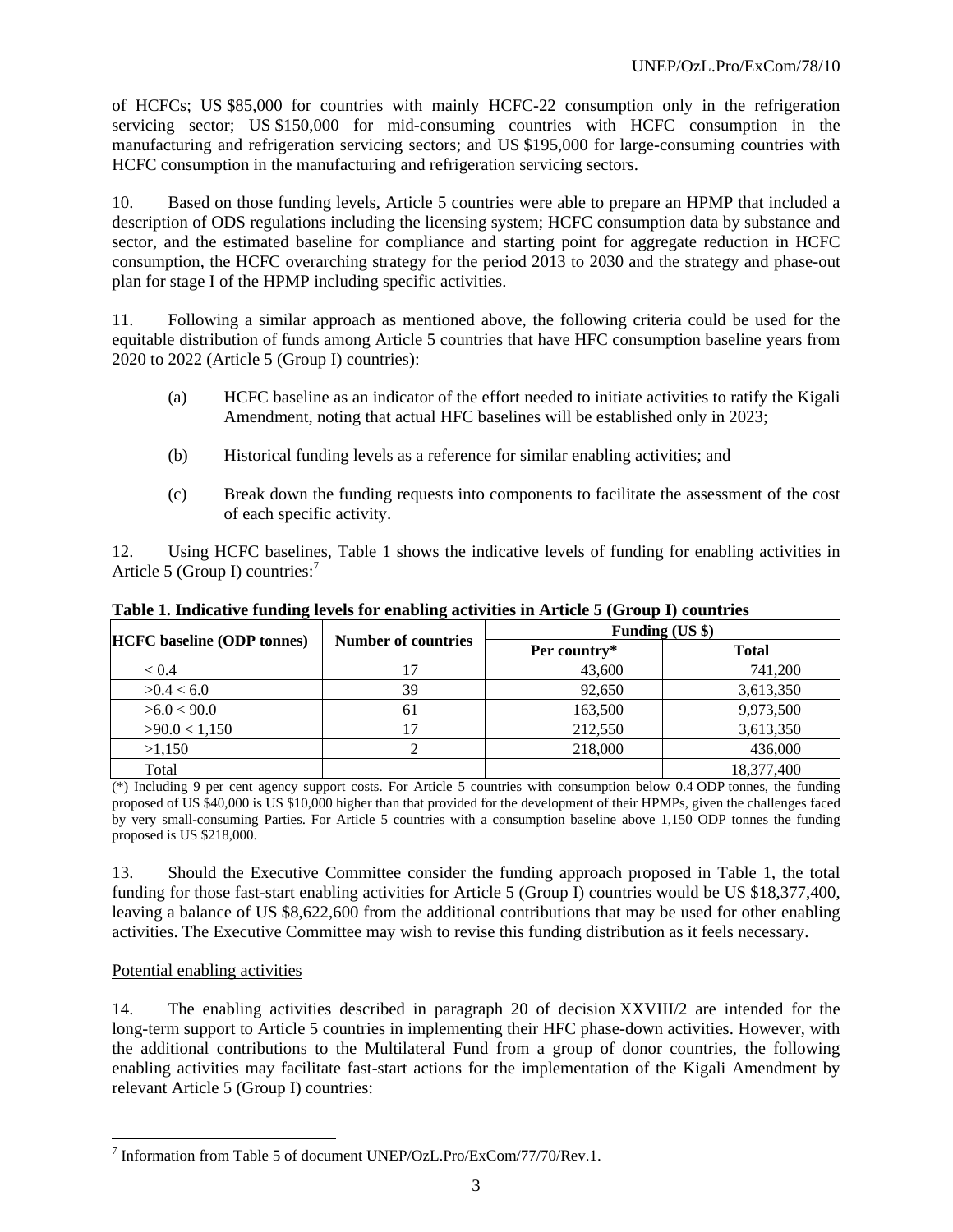- (a) Assessment of the country's current regulatory framework in the context of preparation for the ratification of the Kigali Amendment, and ensuring its compliance obligations under the Montreal Protocol;
- (b) Review of the country's customs codes to include controls for HFCs to facilitate monitoring of imports and exports, to meet the requirements of Article 4B of the Montreal Protocol requiring each party to have an operational licensing system in place;
- (c) Review of the national policy and regulations in areas where HFC consumption could be reduced, *inter alia*:
	- (i) Issuing bans on the import of HFC-based equipment or HFCs contained in pre-blended polyol systems, when cost-effective alternatives are available in the country;
	- (ii) Developing policies and/or technical regulation setting minimum energy efficiency standards for equipment;
	- (iii) Developing and/or adapting safety standards for the properly handling and operating with flammable refrigerants;
- (d) Review of the current data reporting approaches and methodologies to allow for reporting HFC consumption (and production where applicable) data under Article 7 of the Montreal Protocol and the progress report on the implementation of the country programme, based on the results of the implementation of the surveys of ODS alternatives at the national level funded by the Multilateral Fund (where available); and
- (e) Establish institutional arrangements (or strengthen existing ones) for the implementation of HFC phase-down activities with relevant authorities responsible for climate change, and energy efficiency to ensure a streamlined approach to HFC phase-down.

15. The activities listed above are consistent with the approach followed by the Executive Committee when considering early actions during previous amendments and adjustments to the Montreal Protocol to facilitate their speedy ratification.

### Other potential activities

16. The Executive Committee may wish to consider the following additional activities from the balance of US \$8,622,600 from the additional contributions to the Fund:

- (a) Enabling activities that would help initiate the process of HFC-23 emission reduction in HCFC-22 producing Article 5 (Group I) countries, noting the 1 January 2020 compliance obligation, *inter alia:*
	- (i) Development of policy and regulations to ban the venting of HFC-23 and mandatory reporting on HFC-23 emissions;
	- (ii) Technical assistance for process optimization and leakage control;
	- (iii) Establishing a framework for HFC-23 emission monitoring, data collection and reporting; and
	- (iv) Awareness-raising and information dissemination on HFC-23 emission control; and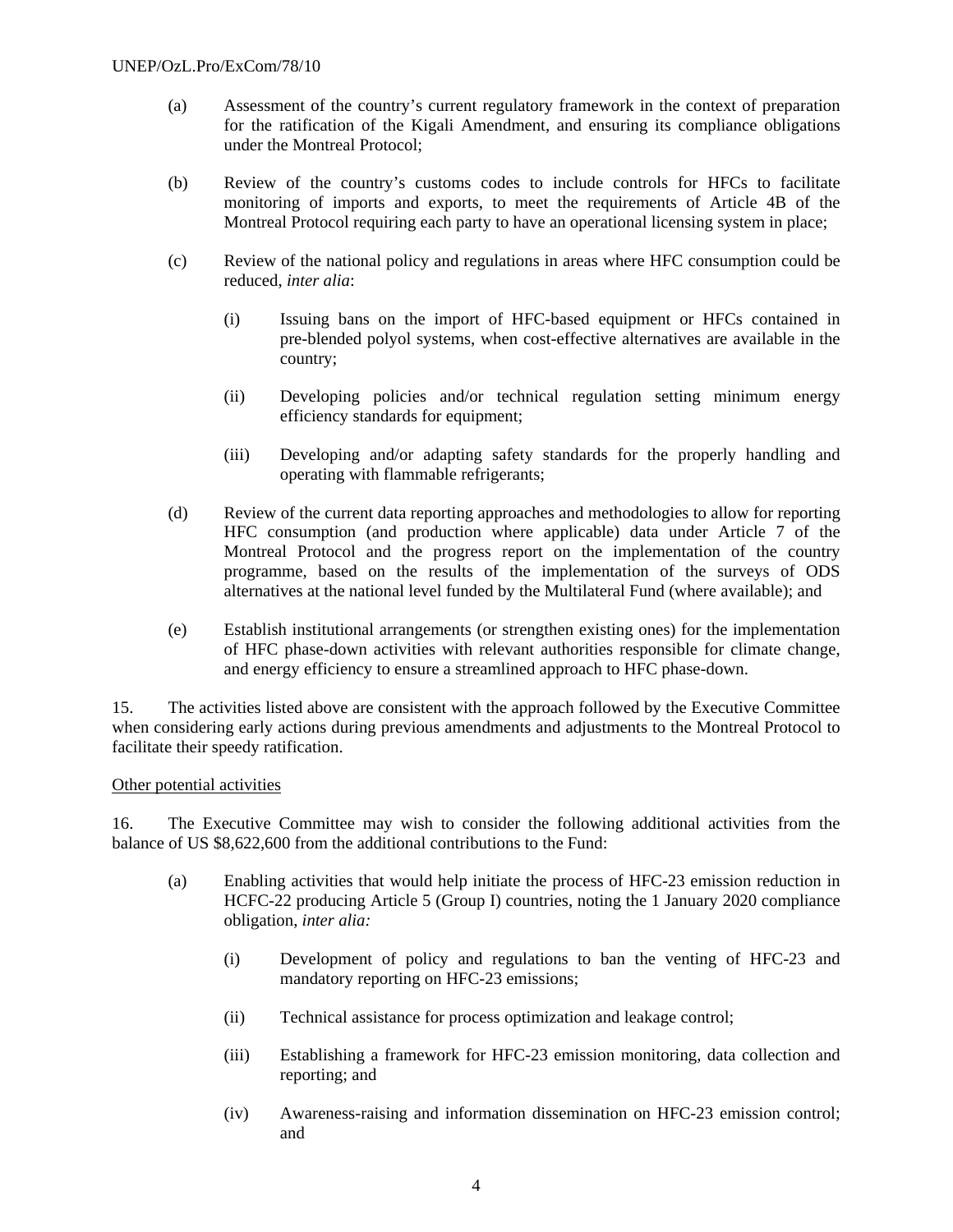(b) Projects to demonstrate low-global warming potential alternatives in sectors and sub-sectors where HFCs are the predominant technologies and where there is no experience in the Multilateral Fund, based on the principles for demonstration projects already followed by the Executive Committee.

#### **Requirements for submission of funding requests**

17. Requests to access the additional contributions by Article 5 (Group I) countries should meet the following requirements:

- (a) Funding requests should be accompanied by a letter from the Government concerned indicating the Government's intent to complete the ratification of the Kigali Amendment within a period to be decided by the Executive Committee, and the Government's commitment to initiate early action for HFC phase-down;
- (b) Bilateral and implementing agencies will be requested to include in a "special" business plan (separate from the business plan of the Multilateral Fund) funding requests for enabling activities for each Article 5 country that had submitted such a request. Guidelines on business planning will apply to the special business plan (e.g., need for endorsement letters received from Article 5 countries included in the BP, among others);
- (c) Funding requests will need to be included as part of work programmes or work programme amendments of implementing agencies, listed separately from the activities currently funded from the Multilateral Fund;
- (d) Project proposals should contain detailed descriptions of each of the enabling activities that would be undertaken including institutional arrangements, cost breakdown and timing of implementation consistent with guidelines of the Executive Committee;
- (e) Project duration should be no more than 18 months from their time of their approval, after which balances will be returned in 12 months to the Multilateral Fund; and
- (f) Any submission should also include an indication from both the country concerned, and the bilateral/implementing agency that implementation of the enabling activities will not delay implementation of the HCFC phase-out projects.

18. Funding for the implementation of projects for enabling activities that would be approved by the Executive Committee may be released by the Treasurer to the relevant bilateral/implementing agency only when the necessary additional contributions (which are outside the Multilateral Fund) have been received by the Treasurer.

#### **Recommendation**

- 19. The Executive Committee may wish:
	- (a) To take note of document UNEP/OzL.Pro/ExCom/78/10 on Draft procedures for Article 5 countries that have HFC consumption baseline years from 2020 to 2022 in accessing additional contributions for enabling activities;
	- (b) To consider whether:
		- (i) The enabling activities contained in the document are those required for fast-start actions to implement the Kigali Amendment;
		- (ii) The possible funding modalities described in the document may be used for the